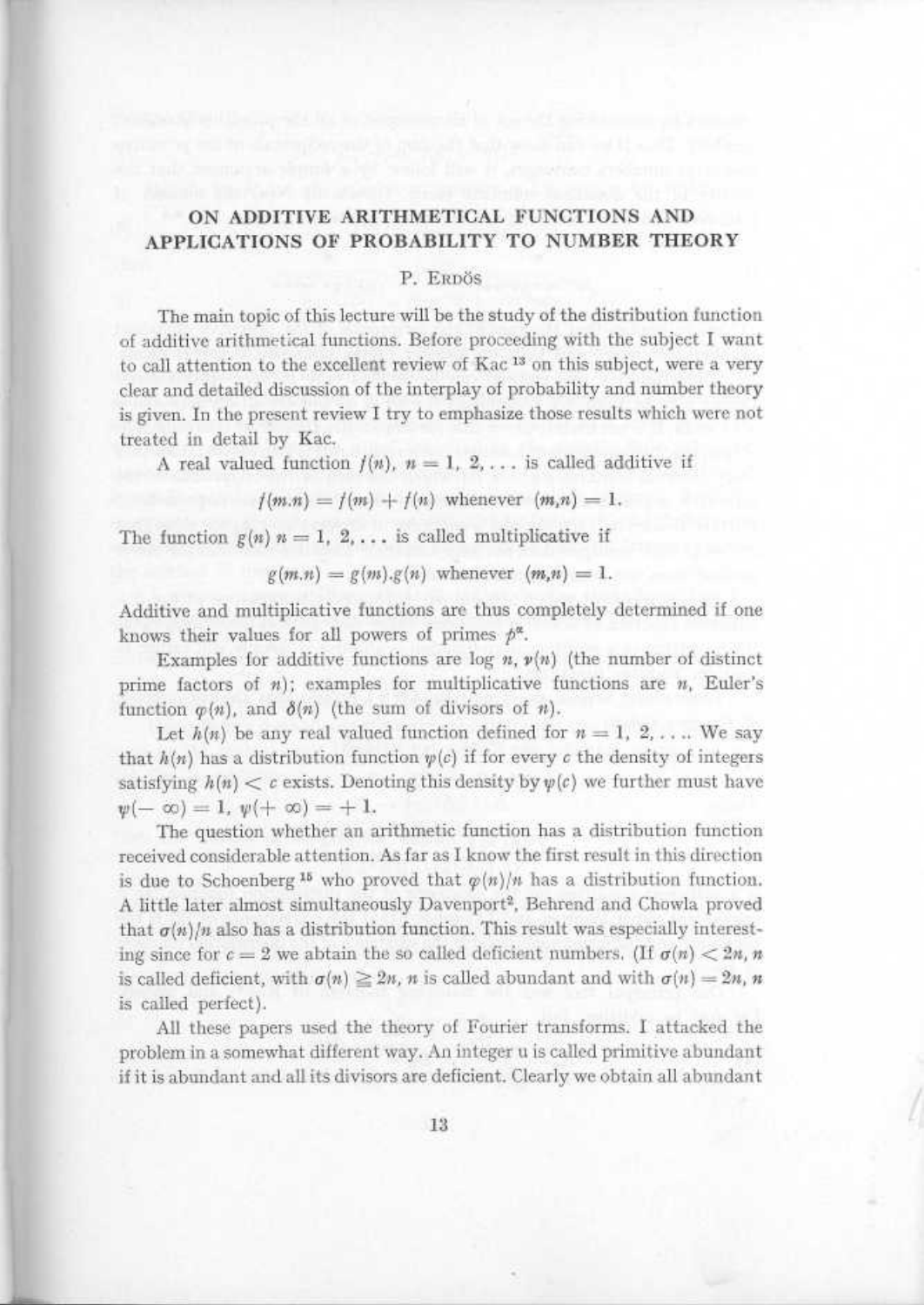numbers by considering the set of all multiples of all the primitive abundant numbers. Thus if we can show that the sum of the reciprocals of the primitive abundant numbers converges, it will follow by a simple argument that the density of the abundant numbers exists. Denote by  $N(n)$  the number of 

primitive abundant numbers not exceeding *n*, then I proved that 
$$
\star
$$
 or (1) 
$$
\frac{n}{e^{25\sqrt{\log n \log\log n}}} < N(n) < \frac{n}{e^{\frac{1}{26}\sqrt{\log n \log\log n}}}.
$$

(1) easily implies that the sum of the reciprocals of the primitive abundant numbers converges and thus the density of the abundant numbers exists .

Unfortunately this method can be applied only in very special cases. Define *n* to be primitive *a*-abundant if  $\sigma(n) \geq \alpha n$  but for all divisors *d* of *n*  $\sigma(d) < \alpha d$ . It is not hard to prove that for almost all  $\alpha$  the sum of the reciprocals of the primitive a-abundant numbers converges, but it is also easy to show that every interval contains  $c \alpha - s$  for which the sum of the reciprocals of the primitive *a*-abundant numbers diverges (these results are unpublished). Further Besicovitch constructed a sequence of integers  $a_1 < a_2 < \ldots$  so that the set of their multiples does not have a density . Thus it is clear that the above method does not lead to general results.

In a subsequent paper Schoenberg <sup>14</sup> deduced the existence of the distribution function of additive functions under very general conditions . Since the logarithm of a multiplicative function is additive it usually will suffice to consider additive functions.

Generalising several previous results  $15.6$  I proved that the convergence of the two series

$$
\sum_{p} \frac{f^{+}(p)}{p}, \quad \sum_{p} \frac{(f^{+}(p))^2}{p}
$$

where

 

Gw-

(3) 
$$
f^{+}(p) = \begin{cases} f(p) & \text{if } |f(p)| \leq 1 \\ 1 & \text{if } |f(p)| > 1 \end{cases}
$$

is a sufficient condition for the existence of the distribution function . In a subsequent paper Wintner and  $I^7$ ) proved that the convergence of  $(2)$  is the necessary and sufficient condition for the existence of the distribution function of  $f(n)$ .

Our principal tool was the following theorem of Kac<sup>8</sup>) and myself: Let  $f(n)$  be additive. Put

$$
\text{(4)} \qquad \qquad \mathcal{A}_n = \sum_{p < n} \frac{I(p)}{p}, \quad B_n = \sum_{p < n} \frac{I^2(p)}{p}
$$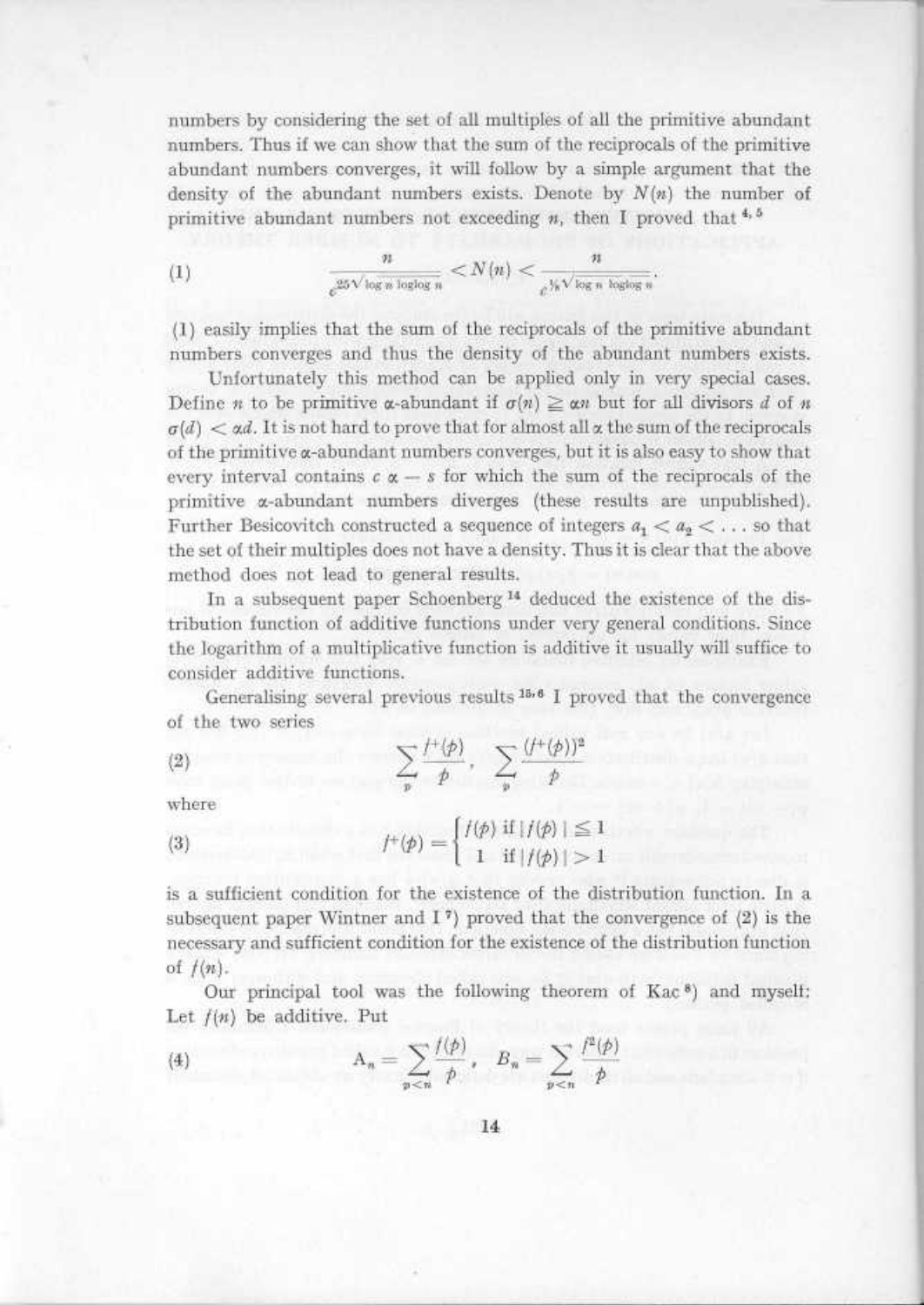Assume that

$$
B_n \to \infty, f(\phi) = 0(1),
$$

Denote by  $K_n(\omega)$  the number of integers  $m, 1 \leq m \leq n$  for which

(5 ) f(m) < Am + wBj.

Then

 $(5)$ 

I T

(6) 
$$
\lim_{n \to \infty} \frac{k_n(\omega)}{n} = (2\pi)^{-\frac{1}{2}} \int_{-\infty}^{\omega} e^{-u^2/t} du.
$$

Our proof of this result uses a combination of probabilistic and number theoretic methods, we use the central limit theorem and Brun's method . As stated in the introduction Kac gives a more detailed discussion of the connections between probability and number theory . As far as I know Kac and Wintner were the first who called attention to the probabi listic nature of these theorems . I also omit here the connection of these results with those of Hardy-Ramanujan and Turan since Kac discusses them in detail . Recently new proofs were given to our theorem with Kac by Delange<sup>1</sup>) and Halberstam which avoid both the central limit theorem and Brun's method but uses instead the method of moments.

A simple argument shows that (6) indeed implies that  $B_n \to \infty$  is incompatible with the existence of the distribution function . The fact that the convergence of  $\sum_{i=1}^{\infty}$  is also necessary for the existence of the distribution

function requires some new and complicated arguments.

Using Brun's method and the estimates of Cramer and Berry on the error term in the central limit theorem  $I^{\theta}$  proved the following result: Let  $f(n)$  be additive.

$$
B_n \to \infty, f(\phi) \to 0.
$$

Then the density of integers for which

$$
0 < f(m) < c \pmod{1}
$$

equals c, and is thus independent of the function  $f(n)$ .

Let us now assume that the series in (2) converges . It follows from a result of Paul Levy that the necessary and sufficient condition for the continuity of the distribution function is that

(7) 
$$
\sum_{f(p)\neq 0} \frac{1}{p} = \infty
$$

I obtained for this result a direct number-theoretical proof. In a subsequent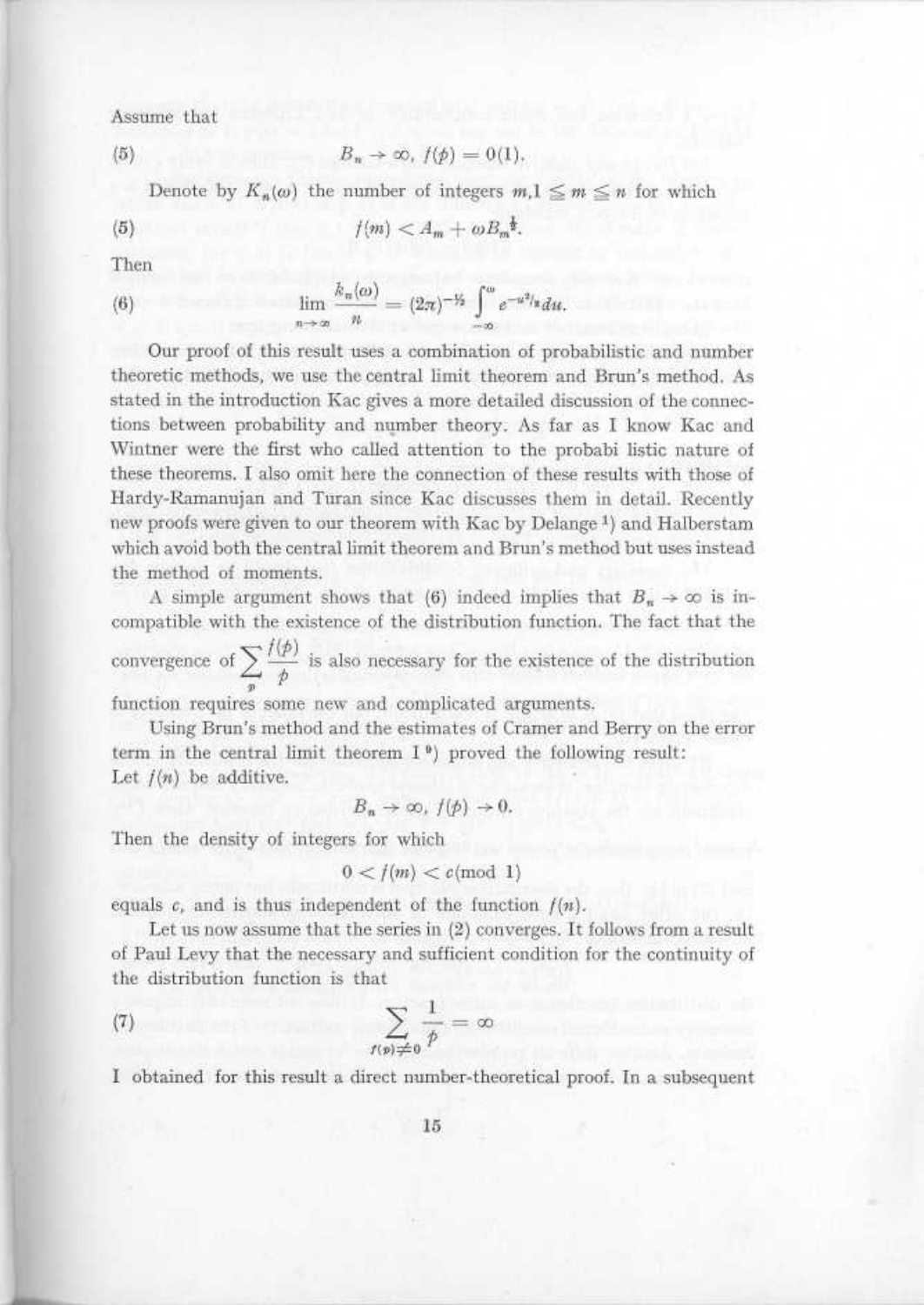paper I extended this result considerably, in fact I proved the following theorem : <sup>9</sup> ) ri ar

> Let  $f(n)$  be any additive function which satisfies (7). Then to every  $\varepsilon$  there exists a  $\delta$  so that if x is sufficiently large and if  $a_1 < a_2 < \ldots < a_t \leq x$  is a sequence of integers satisfying

$$
|f(a_i)-f(a_j)|<\delta
$$

then  $t < \epsilon x$ . A slichtly inaccurate but suggestive formulation of this result is that the distribution function tries to be continuous even if it does not exist.

The above result is a consequence of the following one:

An additive function is said to be finitely distributed if there exist two constants  $c_1$  and  $c_2$  and a sequence  $n_1 < n_2 < \ldots$  tending to infinity so that for every  $i$  there exists a sequence

$$
a_1^{(i)} < a_2^{(i)} < \ldots < a_{t_i}^{(i)} < n_i
$$

satisfying

ra j

$$
|f(a_r^t) - f(a_s^t)| < c_1, \ t_i > c_2 n_i \ (1 \leq r, s \leq t_i).
$$

If  $f(n)$  has a distribution function it is clearly finitely distributed, also log n is finitely distributed.

The necessary and sufficient condition that  $f(n)$  should be finitely distributed is that there should exist a constant  $c$  and an additive function  $g(n)$  so that  $\begin{array}{ccc} & \text{s} & \text{if} & \text{if} & \text{if} & \text{if} & \text{if} & \text{if} & \text{if} & \text{if} & \text{if} & \text{if} & \text{if} & \text{if} & \text{if} & \text{if} & \text{if} & \text{if} & \text{if} & \text{if} & \text{if} & \text{if} & \text{if} & \text{if} & \text{if} & \text{if} & \text{if} & \text{if} & \text{if} & \text{if} & \text{if} & \text{if} & \text{if} & \text{if} & \text{if} & \text{if} & \text{$ 

(8) 
$$
f(n) = c \log n + g(n), \sum_{p} \frac{(g^{+}(p))^2}{p} < \infty.
$$

The proof that (8) is sufficient is not difficult, but the proof of the necessity is rather involved.

(7) gives the necessary and sufficient condition for the continuity of the distribution function, it would be of interest to obtain necessary and sufficient conditions for the absolute sontinuity of the distribution function. Here  $1^{10}$ )

proved using results of Jessen and Wintner that if  $|f(\phi)| < \frac{1}{\log n}$  for some  $\alpha > 0$  $\cdot$   $\cdot$ 

and (7) holds, then the distribution function is continuous but purely singular . On the other hand I gave examples of absolutely continuous distribution functions, in fact if

$$
f(p^{\alpha}) = (-1)^{(p-1) \frac{1}{2}} (\log \log p)^{-\frac{3}{4}}
$$

the distribution function is an entire function . It does not seem easy to give a necessary and sufficient condition for the absolute continuity of the distribution function . Another difficult problem seems to be to decide which distribution functions can be the distribution functions of additive functions . It is not hard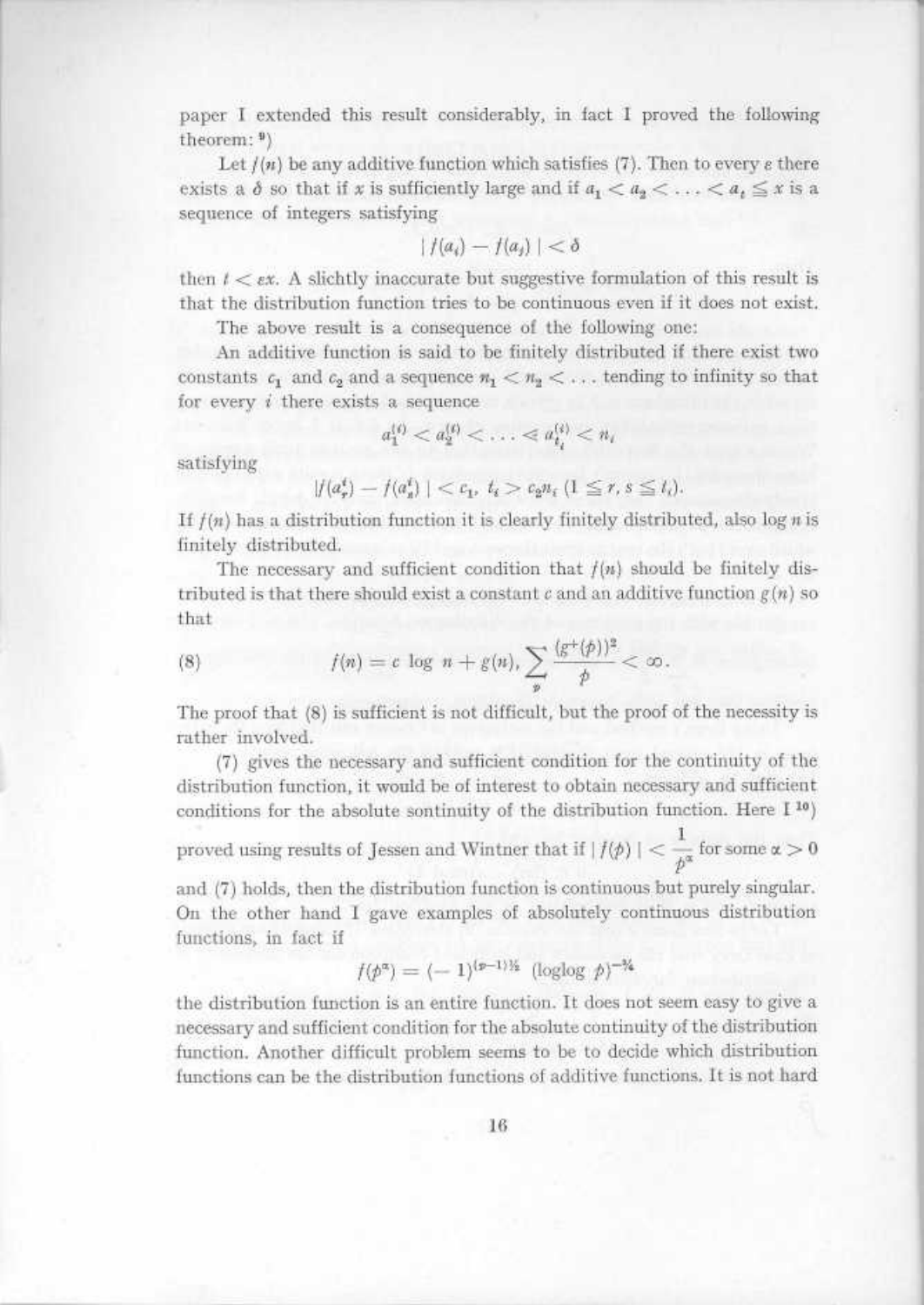to prove that the distribution function  $\psi(x) = 0$  for  $-\infty < x < 0$ ,  $\psi(x) = x$ for  $0 \le x \le 1$ ,  $\psi(x) = 1$  for  $1 < x < \infty$ , can not be the distribution function of an additive function .

Some time ago Chowla conjectured that the density of the integers for which  $d(n + 1) > d(n)$  is  $\frac{1}{2}$ . It is not difficult to deduce from the results of Kac and myself<sup>1</sup>) that if  $| f(\phi) | < c$  (7) is satisfied, the density of integers satisfying  $f(n + 1) > f(n)$  is  $\frac{1}{2}$ . It would be of interest to find out to what extent the condition  $| f(\phi) | < \epsilon$  can be weakened. The additive function  $f(n) = \log n$  shows that it can not entirely be omitted. If  $f(\phi) = (\log \phi)^{\alpha}$ ,  $\alpha \neq 1$ ,  $\alpha > 0$  or  $f(\phi) = \phi$  it presumably is true that the density of integers for which  $f(n + 1) > f(n)$  is  $\frac{1}{2}$ , but I am unable to prove these conjectures. The conjecture for the case  $f(\phi) = \phi$  is easily seen to be equivalent with the following conjecture: The density of integers  $n$  for which the greatest prime factor of  $n + 1$  is greater than the greatest prime factor of n is  $\frac{1}{2}$ . Leveque <sup>14</sup>)

proved that if 
$$
|f(\phi)| < c
$$
 and  $\sum_{p} \frac{f^{\dagger}(\phi)^2}{\phi}$  diverges  $f(n)$  and  $f(n+1)$  are statistic-

cally independent . It would be interesting to know to what extent the condition  $|f(p)| < c$  can be omitted here, again  $f(n) = \log n$  shows that it is not entirely

 $\overline{\phantom{a}}$ P

which  $f(n + 1) > f(n)$  is  $\frac{1}{2}$ , but I am unable to prove these complexes (the conjecture for the case  $f(p) = p$  is easily seen to be equivalent following conjecture: The density of integers *n* for which the great factor o The proof of all these conjectures seems to present great difficulties . The methods used here by Kac, Wintner and myself and some other investigators which combine the central limit theorem with Brun's method works very well if the effect of the very large primes (the primes greater than  $n^e$ ) on the value of  $f(n)$  is negligible. But if this condition is not satisfied (like e.g. for  $f(p) = p$ ) our method fails completely.

> Some further problems. I<sup>9</sup>) proved that if  $f(n + 1) - f(n) \rightarrow 0$ , then  $f(n) = c \log n$ . Let us now only assume that  $|f(n+1) - f(n)| < c$ . I conjecture then that  $f(n) = c_1 \log n + g(n)$ ,  $|(gn)| < c_2$ .

> Is it true that almost all integers *n* have two divisors  $d_1$  and  $d_2$ satisfying

(9)  $d_1 < d_2 < 2d_1$  (or more generally  $d_1 < d_2 < (1 + \varepsilon)d_1$ )?

1 <sup>11</sup> ) proved that the density of integers satisfying (9) exists, but I can not prove that it is 1.

Let  $g(n)$  be a multiplicative function for which

$$
\sum_{p} \frac{g(p)-1}{p}
$$

and

T.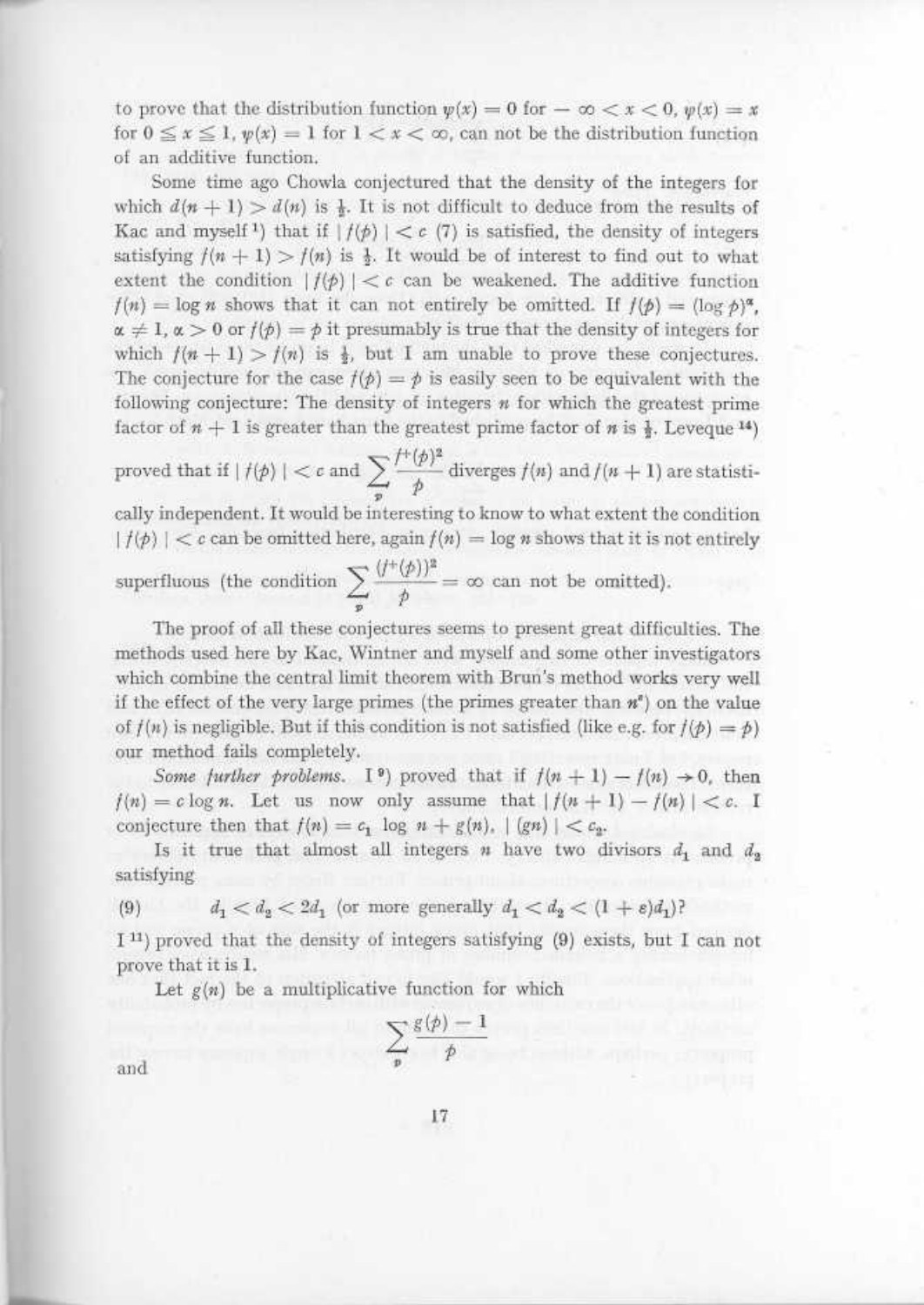$$
\sum_{\mathfrak{p}}\frac{(\mathfrak{g}(\mathfrak{p})-1)^2}{\mathfrak{p}}
$$

converges. Then

 $(11)$ 

**Republic** 

 

(12) 
$$
\lim_{n = \infty} \frac{1}{n} \sum_{k=1}^{n} g(k)
$$

exists and is different from 0 and  $\infty$  <sup>12</sup>). Does the limit (12) still exist if we only assume the convergence of (10)?

It might be remarked that the method used to prove the existence of the distribution function of additive functions often can be used to prove the existence of the distribution function of non additive functions e.g. Shapiro and I proved that (will be published in the Canadian Journal of Math.)

$$
\sum_{k=1}^n \frac{\varphi(k)}{k} - \frac{6}{\pi^2}n
$$

has a continuous and steadily increasing distribution function . Also

$$
(14) \qquad \qquad f(a) = \sum \frac{1}{kl_a(k)}
$$

where  $l_a(k)$  is the exponent of a(mod k), has a distribution function.

Many aspects of this subject were not considered in this short note e.g. the interesting results of Van Kampen, Wintner, Kac and de Bruijn on connections between the theory of almost periodic functions and additive and multiplicative functions, perhaps I gave an undue amount of place to my own papers, but I may be excused since not unnaturally I am best acquainted with them. The references to the litterature are not complete and again I refer to the review article by Kac quoted above.

In closing I would like to call attention to a few other applications of probability to number theory . First of all Cramer used probability theory to make plausible conjectures about primes . Further Rényi by using probabilistic methods considerably strengthened the large sieve of Linnik . He himself derived from these results that every integer is the sum of a prime and an integer having a bounded number of prime factors . His results have several other applications . Finally I would like to call attention to the fact that one often can prove the existence of sequences with certain properties by probability methods . In fact one then proves that almost all sequences have the required property, perhaps without being able to construct a single sequence having the property.